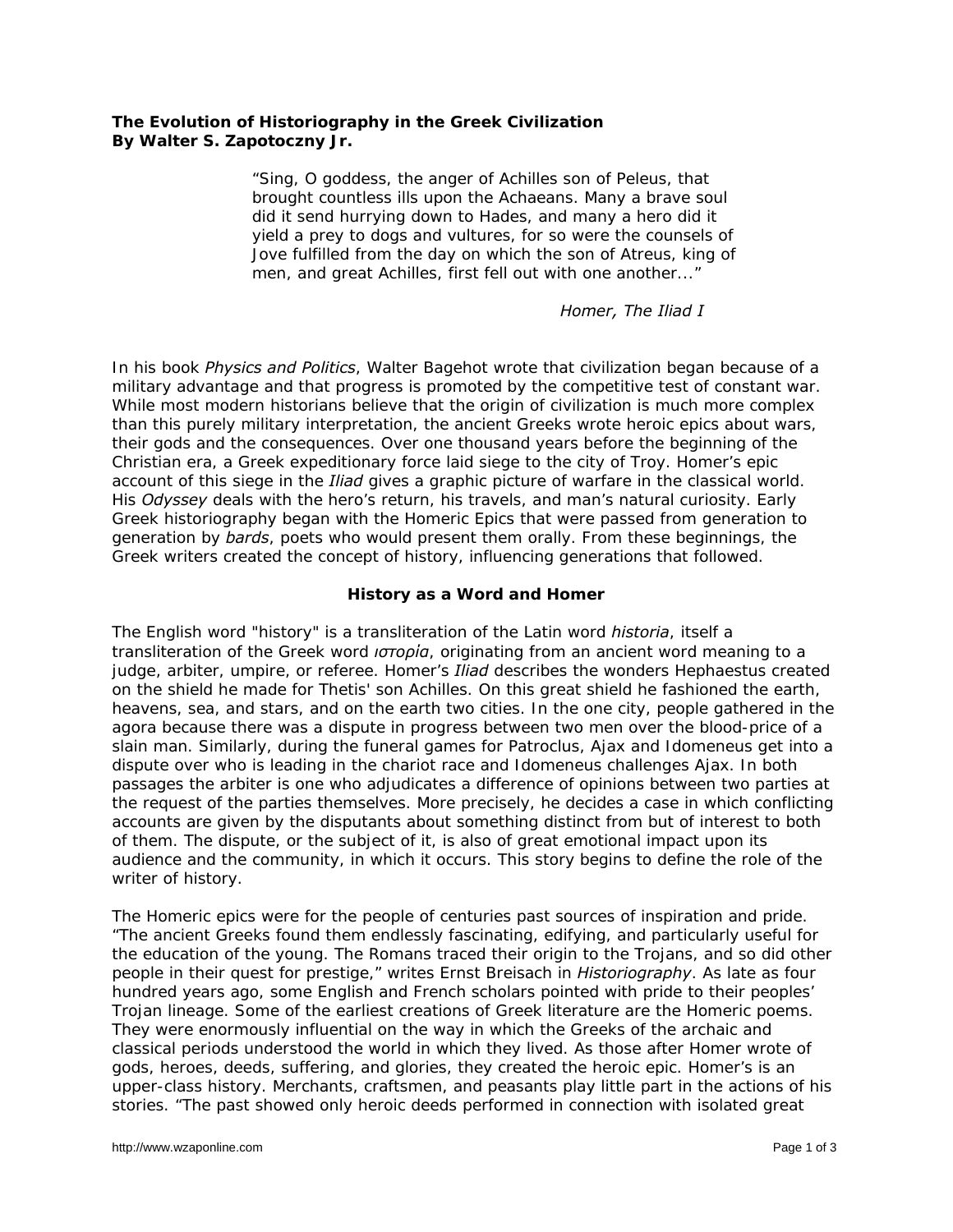events, and the future could only be foretold by oracles and portents. Not withstanding the enduring enthusiasm for Homer, the dominance of heroic history could not last."

### **Hesiod to Xanthus and Hellanicus**

After 800 B.C the Greek world changed considerably with the emergence of the city-state. Hesiod of Ascra, a contemporary of Homer, had suggested a different view of the past. According to Breisach, "In his *Theogony* Hesiod affirmed a collective human past and divided it into five ages: the Golden Age, in which people lived like gods, without care, suffering, and chores, and in which they died peacefully without aging; the Silver Age, when life was marked by utmost cruelty and unbridled love of war, and people revolted against all things divine and met an early death; the Age of Bronze, which was peopled by a race or extraordinary physical strength and vigor that destroyed itself by incessant warfare; the Age of Heroes, filled with noble humans and half-gods, who, unfortunately, also destroyed themselves in war, one of them being Homer's Trojan War; and the Iron Age, the time of Hesiod and common man, which offered little but misery, injustice, a general lack of benevolence, aging, and death."

At about 500 B.C. the Greek inquiry into the geography and people of the region was written by who many call the first known Greek historian, Hecataeus of Miletus. He offered descriptions of the Greeks exploration of the coastal areas of the Mediterranean and the Black Sea. In his *Periegesis*, he described and organized what the Greeks thought of as worldly space. Hecataeus attempted to link the age of humans, in his *Genealogies,* with the so far mythical age by constructing an unbroken sequence of identified generations for that long interval. In the fifth century B.C. Xanthus recorded the past of his people up to the downfall of their King Croesus. Later in the century, Hellanicus of Lesbos used a generation count as a chronological tool in his *Troica* and, based on it, placed the fall of Troy in a year equivalent to about 1240 B.C. In his *Attic History* Hellanicus proposed a new tool for dating events. He suggested using lists of officeholders kept by cities and temples.

#### **Hecataeus, Thucydides, and Xenophon**

In Herodotus' *Histories* the stated purpose was "that the great deeds of men not be forgotten…whether Greeks or foreigners." Herodotus tried to provide an accurate representation of the events he portrayed. While gods and goddesses retained a prominent position in his work, he relied on numerous sources to document his work and was cautious in describing what would have been previously though of as the work of gods. Herodotus has been given the title of 'the Father of History,' for his method of recording events and for delving deeper into the underlying meaning of events. According to Thucydides though, the gods never directly influenced the course of human events.

Herodotus and Thucydides differed not only in the wars they dealt with but also in their approaches. Herodotus concluded his account with the story of the Great Persian War. His broad cultural history ended with a celebration of the Greek city-states, especially Athens. Thucydides described the Peloponnesian War only up to 411 B.C. His history set a dramatic account against the broad account of Herodotus. Taking up where Thucydides left off in his *History of the Peloponnesian War*, Xenophon created *Hellenica,* covering the time period of 411 – 362 B.C. Far from the subject matter of other Greek historical works, his *Anabasis* is seen as a collective biography of people whose fate made no difference to the course of history.